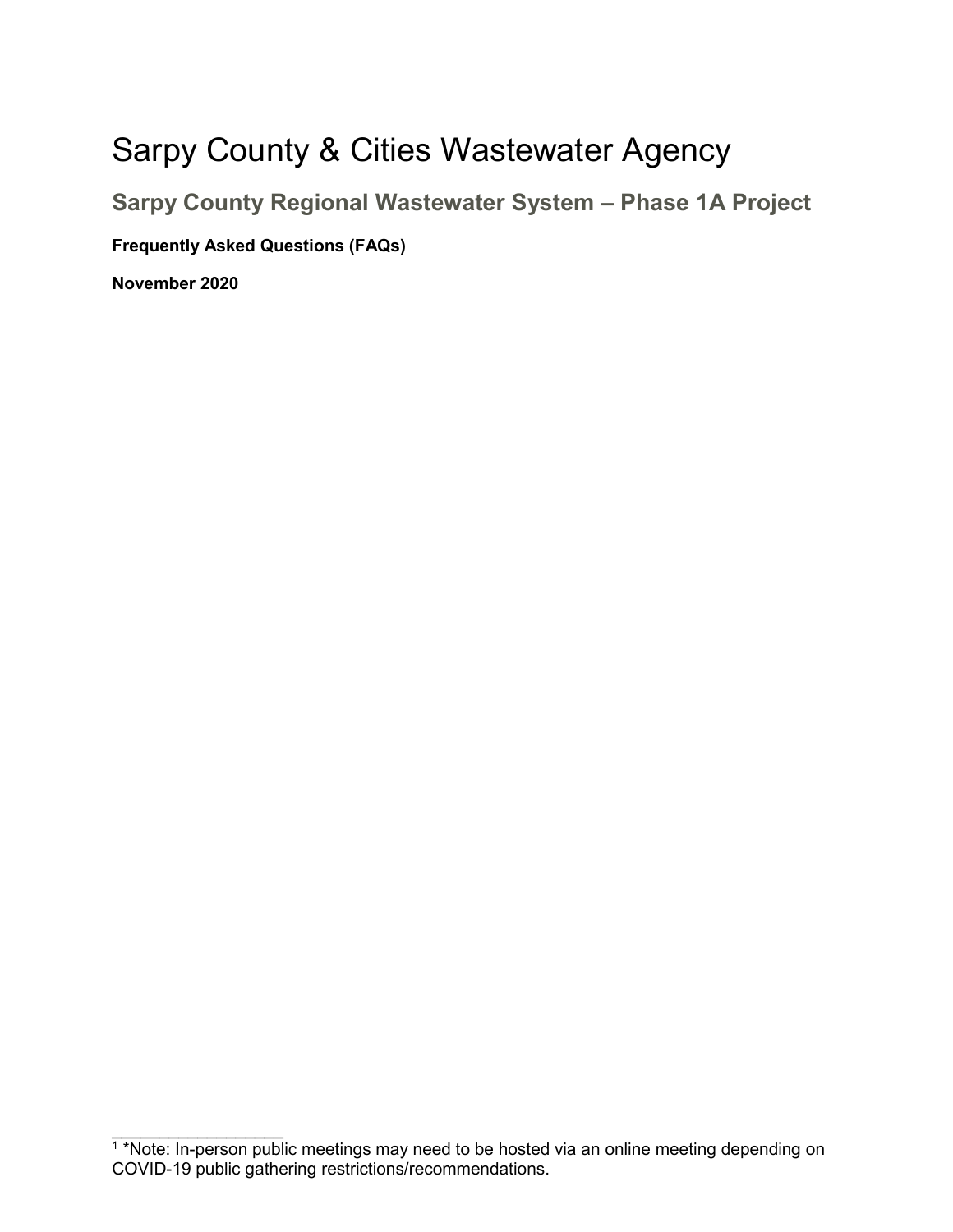# Frequently Asked Questions (FAQs)

## **Project Overview Why is this wastewater project needed?**

The communities of Sarpy County, Nebraska have experienced significant growth in recent years. This growth has generally occurred in areas where public water supplies and municipal sewer systems have been available, predominantly north of the "ridgeline". Promoting growth south of this ridgeline (southern Sarpy County) has been more challenging due to the lack of public wastewater infrastructure. To address this challenge and to enable greater economic development opportunities in the southern areas of the county, the Sarpy County and Cities Wastewater Agency was created to develop the necessary public wastewater infrastructure.



#### **What's included in the project?**

This project is the first step to provide public wastewater infrastructure in southern Sarpy County. It includes the Springfield Creek Interceptor Sewer, the Zwiebel Creek Subbasin 3 (ZC-3) Interceptor Sewer; a force main from the Springfield Creek basin to the City of Omaha's Papillion Creek Water Resource Recovery Facility and associated lift stations. Additionally, the Agency will provide cooling water conveyance from the proposed data centers to an equalization lagoon as well as a controlled discharge cooling water equalization lagoon.

Currently, the concept design (about 10% plans) is complete. A complete design for the Springfield basin is expected by late Spring 2021, with construction anticipated to be complete the project by 2024.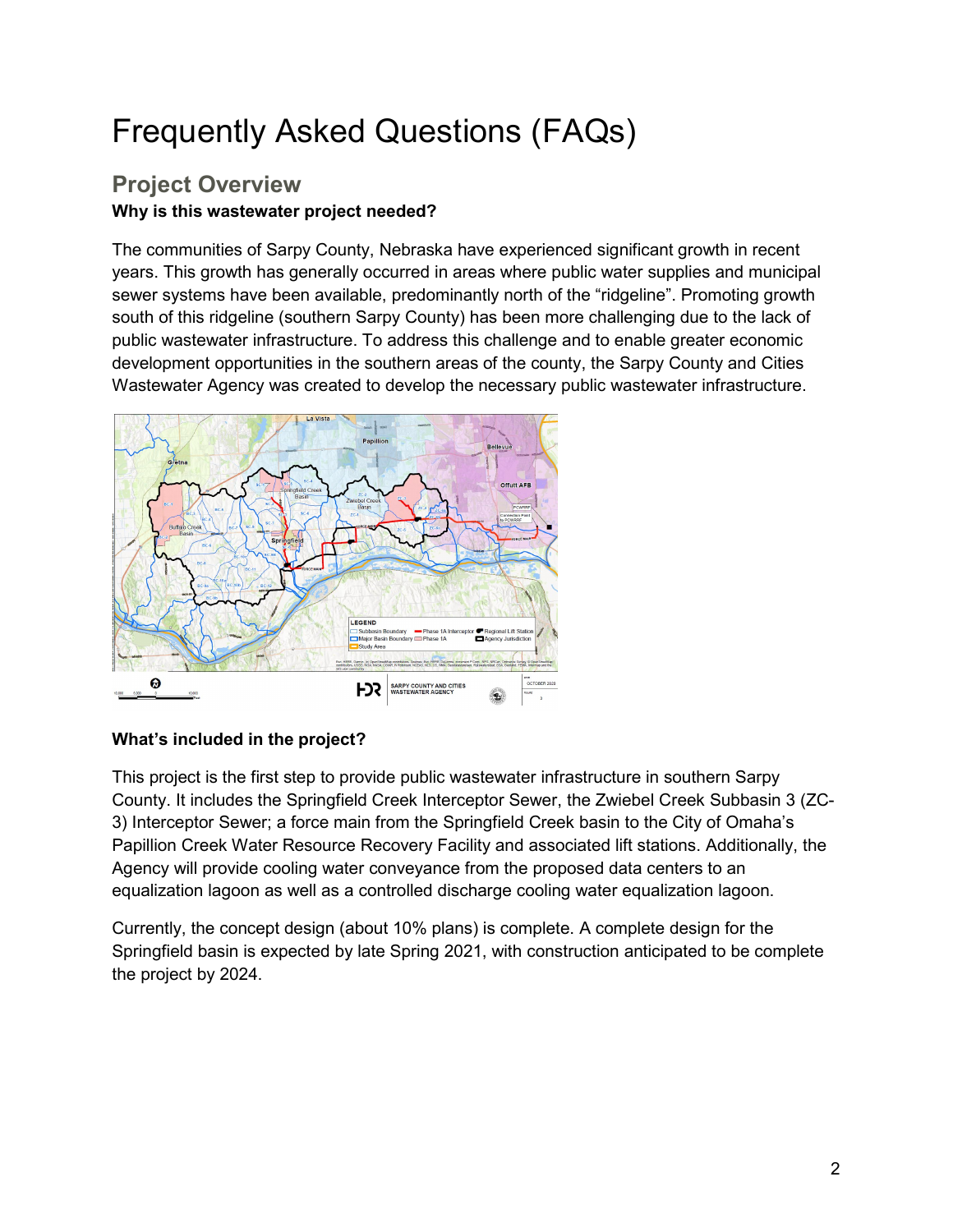#### **Is the City of Omaha's existing facility providing wastewater treatment?**

The Agency approved an agreement with the City of Omaha in Fall of 2020. Under the terms of the agreement, all sewage in southern Sarpy will be collected and sent to the City of Omaha's Papillion Water Resource Recovery Facility. The City of Omaha will continue to operate the recovery facility, maintain the discharge permit to the Missouri River, and coordinate with all required regulators.

This is a change from plans provided during a Public Hearing in 2019. At that time, the Agency's plans included a wastewater treatment facility in southern Sarpy County.

#### **Is the Agency coordinating with the Platteview Road improvement project?**

We are closely coordinating the proposed force main alignment with the Platteview Road project. Both projects are being designed to be compatible with each other. You can find more information on the Platteview Road improvement project at [www.connectsarpy.com.](http://www.connectsarpy.com/)

## **Locations of Wastewater Infrastructure**

#### **How do you decide the final sewer route?**

The concept design is based on the sanitary sewer collection system using gravity to pull the flow from north to south for both the Springfield Creek and the Zwiebel Creek areas. During the design process, we evaluated properties to minimize the impact on property owners and to maximize the cost-effectiveness of the project. We will consider the exact location of the sewer on a property-by-property basis as the design work advances. We will work with property owners, to the extent possible, but we are constrained in certain locations due to the nature of the project because gravity-draining sewers require specific conditions to work.

We will use a similar process when determining the exact route for the Force Main pipe from the Springfield basin east to the Papillion Water Resource Recovery Facility, evaluating elevation changes and working to minimize the length of the route for this pressurized section of the pipe.

#### **How will the lift station locations be selected?**

A few important factors go into finding an appropriate location for lift station. The sanitary conveyance sewers use gravity to move the wastewater, so the lift stations need to be built at a low point topographically, where water would naturally drain. The lift stations will require about one acre of land to accommodate the facility needs.

## **Aesthetics**

#### **What will the lift stations look like?**

The facilities are not designed yet, but our team will consider the area's aesthetics during the design process. We are currently planning to use brick on the outside of the buildings with plants used for screening.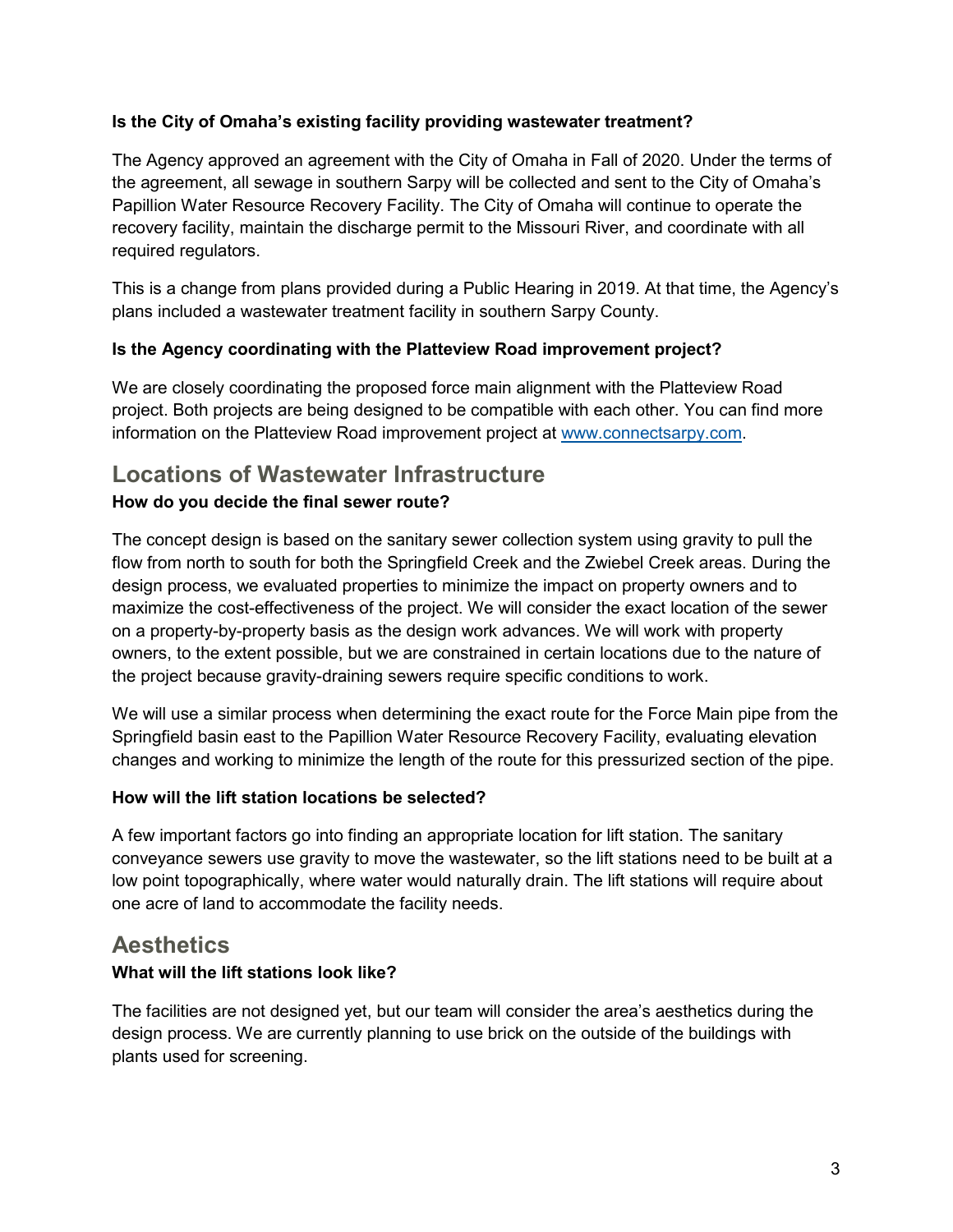## **Miscellaneous**

#### **What regulatory agencies are involved in overseeing the project?**

A number of agencies will review the project, including the Nebraska Department of Environment and Energy, Nebraska Game and Parks Commission, U.S. Fish and Wildlife Service, State Historic Preservation Office, Papio-Missouri River Natural Resources District and the U.S. Army Corps of Engineers.

#### **Will any treated sanitary flows be discharged to Springfield Creek or Zwiebel Creek?**

All sanitary flows from southern Sarpy County will be piped to Omaha's Papillion Water Resource Recovery Facility for treatment and will be discharged into the Missouri River.

There may be a creek discharge associated with the Agency's handling of cooling water from proposed data centers. No sanitary flow is included in this project. The design concept is underway and may include cooling water storage and permitted discharge into the Springfield Creek near the existing City of Springfield's wastewater plant. This permit would meet all Nebraska Department of Environment and Energy requirements for a new discharge location.

## **For Property Owners**

#### **Will owners with septic systems be required to tie into public utilities?**

Future developments will be required to connect into the system. But at this time, no decision has been made about whether current property owners with septic systems will be required to tie into the public utilities when they are available.

#### **Will the project contaminate my well/groundwater?**

We do not anticipate any impacts to well or groundwater because the Agency will not be discharging any treated wastewater flows.

#### **What impacts will I experience during construction?**

During construction, there will be construction crews and heavy equipment in the area. Compensation for the temporary construction activity within the temporary easement area will be included in the offered appraisal report.

#### **What will my property look like after construction?**

Construction crews will restore your property to its original state, except for the permanent features required by the wastewater project.

#### **Will my farm operations be impacted by construction?**

During construction, you will not be able to farm the area within the temporary construction easement until the land has been backfilled and restored. Manholes may be installed in some areas, so you will need to farm around those areas. Compensation for the temporary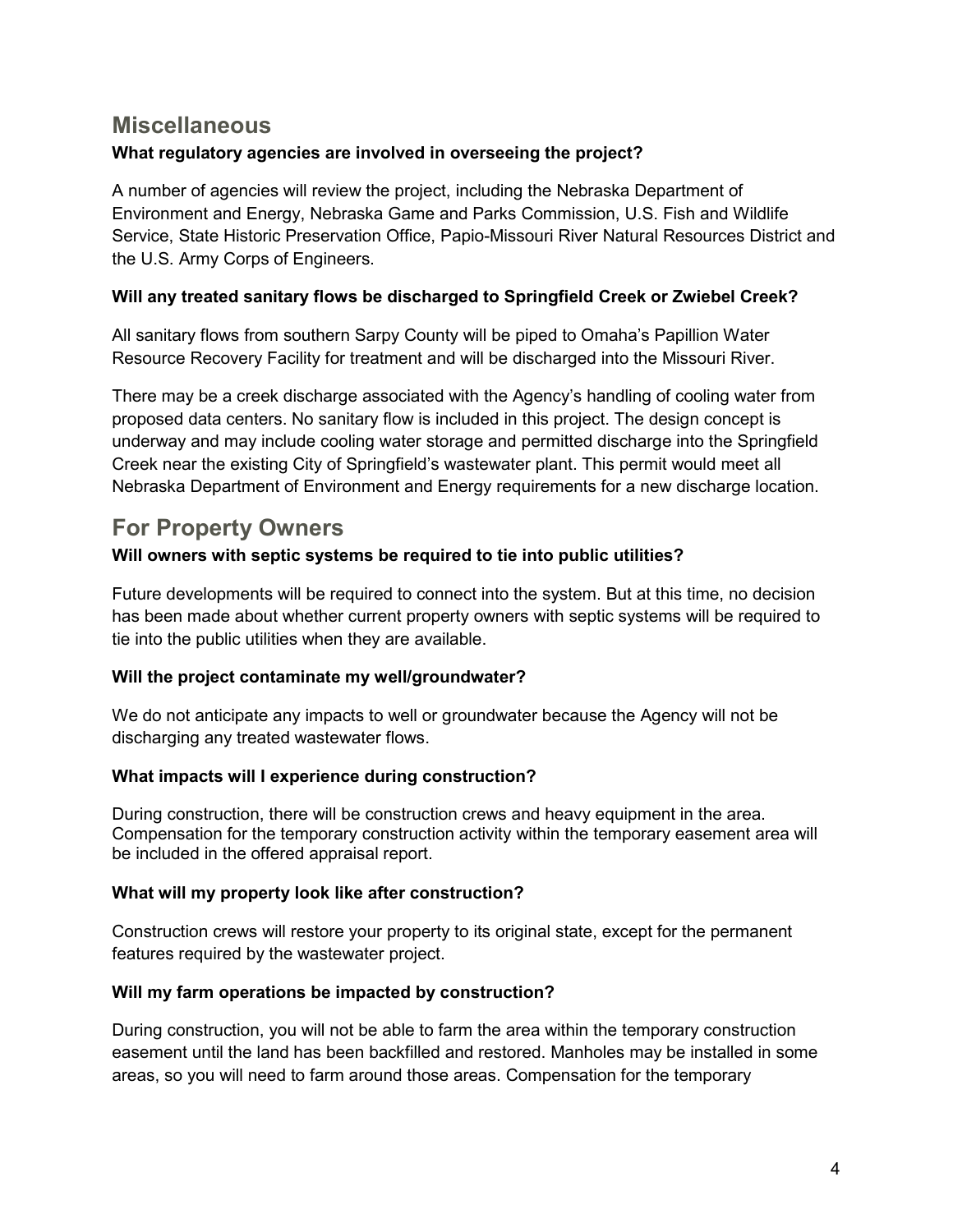construction activity within the temporary easement area will be included in the offered appraisal report.

#### **Do you anticipate taking any homes for the project?**

Our design team is working around any existing structures, so there currently no plans to acquire any homes or structures, to the extent possible.

The Agency will be acquiring land for lift stations, but that will not impact any existing homes or other structures. The sewer infrastructure will require permanent and temporary construction easements.

#### **What are the next steps in this process concerning my property?**

Midwest Right of Way will contact individual property owners about their land to discuss the purchase/sale process. Midwest Right of Way will provide detailed information and an appraisal quantifying valuation of the property rights needed by the Agency for the project plus additional legally recognized damages resulting from the acquisition of the property rights.to the property owners. Property owners then have an opportunity to respond and present additional information and valuations.

## **Construction & Funding When will the project be built?**

Construction is expected to start in mid-2021 in the Springfield basin, with the entire Phase 1A portion of the project operational in 2024.

#### **Who will build the sewer?**

The construction plans will be put out for public bid and a public selection will be conducted.

#### **How will the project be paid for?**

The system will be "self-supporting" through connection and user fees. Since users can't connect to a system that isn't built, the Agency will use money from a State Revolving Fund to pay for the initial construction.

## **Next Steps**

#### **When is the next opportunity for public input?**

**Springfield Basin Infrastructure Pre-Construction Public Meeting** | Late Spring 2021 (construction start anticipated in summer 2021)1

**Zwiebel Basin, Force Main and Lift Station Infrastructure Pre-Construction Public Meetings** | (TBD) Fall 2021 – Summer 20221

 $\overline{\phantom{a}}$  $1*$ Note: In-person public meetings may need to be hosted via an online meeting depending on COVID-19 public gathering restrictions/recommendations.